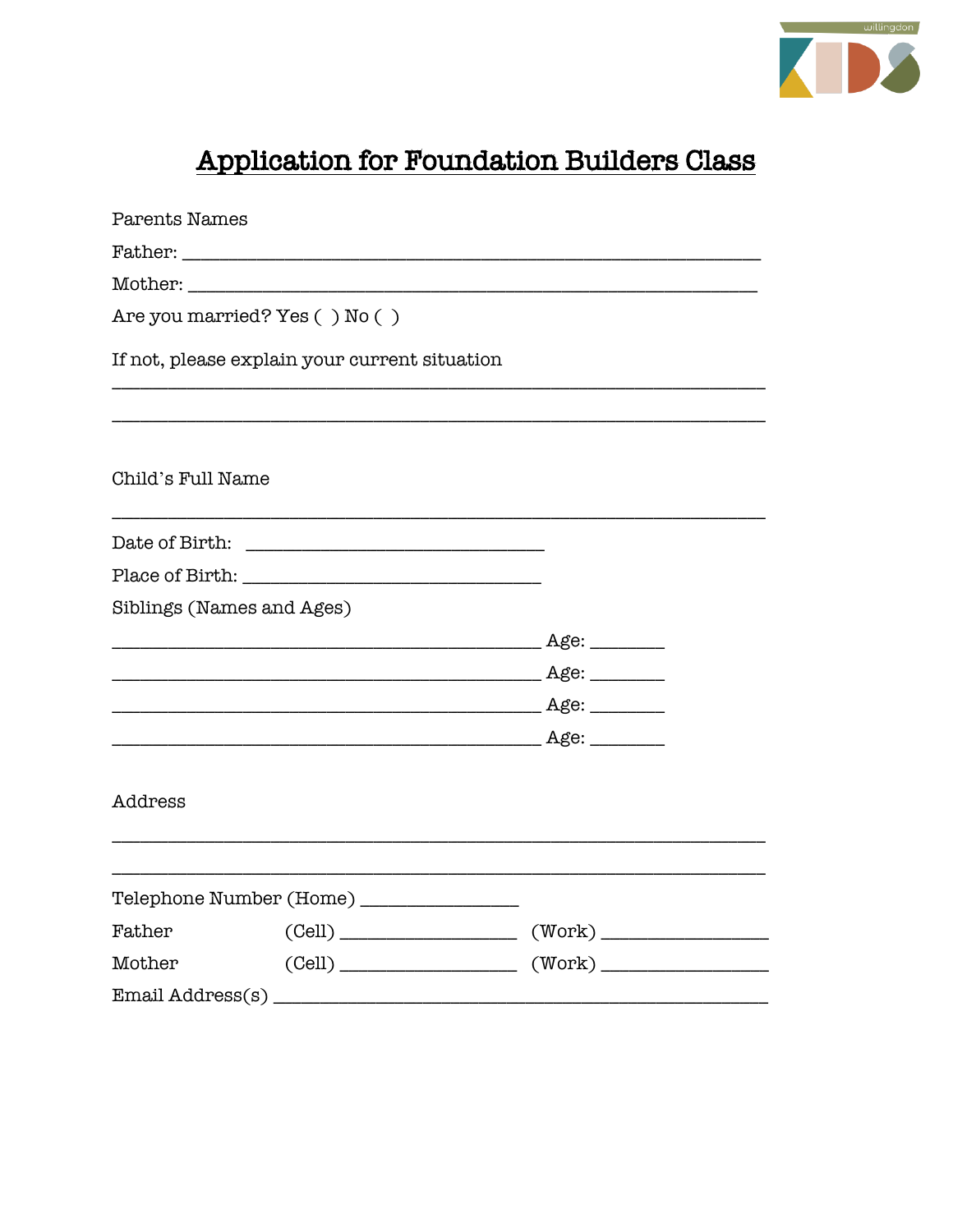

Father**'**s Information (Please have father fill out the answers below)

Are you a Christian?

 $Yes() \qquad No() \qquad I/we would like to be()$ 

Are you a member of Willingdon Church?

Yes ( ) By Baptism  $No( )$  I/we would like to be ( ) Yes ( ) By Confession of Faith  $N_0$  ( ) I/we would like to be ( )

Have you been baptized?

 $Yes() \qquad No() \qquad I/we would like to be()$ 

Are you a part of a small group?

 $Yes() \qquad No() \qquad I/we would like to be()$ 

How long have you been attending Willingdon Church regularly?

\_\_\_\_\_\_\_\_\_\_\_\_\_\_\_\_\_\_\_\_\_\_\_\_\_\_\_\_\_\_\_\_\_\_\_\_\_\_\_\_\_\_\_\_\_\_\_\_\_\_\_\_\_\_\_\_\_\_\_\_\_\_\_\_\_\_\_\_\_\_\_\_\_\_\_\_\_\_

\_\_\_\_\_\_\_\_\_\_\_\_\_\_\_\_\_\_\_\_\_\_\_\_\_\_\_\_\_\_\_\_\_\_\_\_\_\_\_\_\_\_\_\_\_\_\_\_\_\_\_\_\_\_\_\_\_\_\_\_\_\_\_\_\_\_\_\_\_\_\_\_\_\_\_\_\_\_

\_\_\_\_\_\_\_\_\_\_\_\_\_\_\_\_\_\_\_\_\_\_\_\_\_\_\_\_\_\_\_\_\_\_\_\_\_\_\_\_\_\_\_\_\_\_\_\_\_\_\_\_\_\_\_\_\_\_\_\_\_\_\_\_\_\_\_\_\_\_\_\_\_\_\_\_\_\_

\_\_\_\_\_\_\_\_\_\_\_\_\_\_\_\_\_\_\_\_\_\_\_\_\_\_\_\_\_\_\_\_\_\_\_\_\_\_\_\_\_\_\_\_\_\_\_\_\_\_\_\_\_\_\_\_\_\_\_\_\_\_\_\_\_\_\_\_\_\_\_\_\_\_\_\_\_\_

\_\_\_\_\_\_\_\_\_\_\_\_\_\_\_\_\_\_\_\_\_\_\_\_\_\_\_\_\_\_\_\_\_\_\_\_\_\_\_\_\_\_\_\_\_\_\_\_\_\_\_\_\_\_\_\_\_\_\_\_\_\_\_\_\_\_\_\_\_\_\_\_\_\_\_\_\_\_

\_\_\_\_\_\_\_\_\_\_\_\_\_\_\_\_\_\_\_\_\_\_\_\_\_\_\_\_\_\_\_\_\_\_\_\_\_\_\_\_\_\_\_\_\_\_\_\_\_\_\_\_\_\_\_\_\_\_\_\_\_\_\_\_\_\_\_\_\_\_\_\_\_\_\_\_\_\_

\_\_\_\_\_\_\_\_\_\_\_\_\_\_\_\_\_\_\_\_\_\_\_\_\_\_\_\_\_\_\_\_\_\_\_\_\_\_\_\_\_\_\_\_\_\_\_\_\_\_\_\_\_\_\_\_\_\_\_\_\_\_\_\_\_\_\_\_\_\_\_\_\_\_\_\_\_\_

\_\_\_\_\_\_\_\_\_\_\_\_\_\_\_\_\_\_\_\_\_\_\_\_\_\_\_\_\_\_\_\_\_\_\_\_\_\_\_\_\_\_\_\_\_\_\_\_\_\_\_\_\_\_\_\_\_\_\_\_\_\_\_\_\_\_\_\_\_\_\_\_\_\_\_\_\_

\_\_\_\_\_\_\_\_\_\_\_\_\_\_\_\_\_\_\_\_\_\_\_\_\_\_\_\_\_\_\_\_\_\_\_\_\_\_\_\_\_\_\_\_\_\_\_\_\_\_\_\_\_\_\_\_\_\_\_\_\_\_\_\_\_\_\_\_\_\_\_\_\_\_\_\_\_\_

How are you currently involved at Willingdon Church?

How did you come to know Jesus Christ as your personal Saviour?

Describe your current faith journey with Jesus Christ.

What are you expecting to learn from the Foundation Builders Class?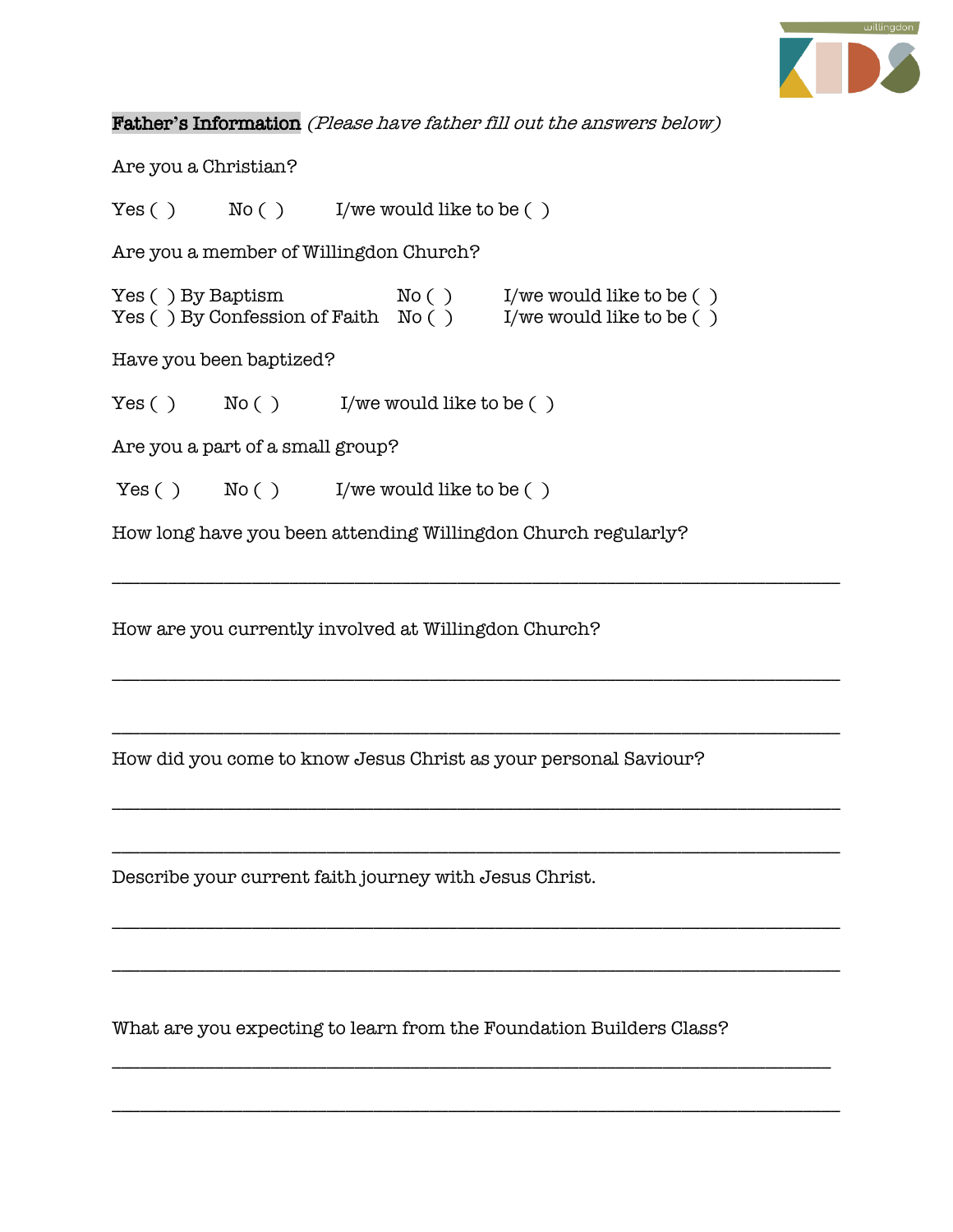

Mother**'**s Information (Please have mother fill out the answers below)

Are you a Christian?

 $Yes() \qquad No() \qquad I/we would like to be()$ 

Are you a member of Willingdon Church?

Yes ( ) By Baptism  $No( )$  I/we would like to be ( ) Yes ( ) By Confession of Faith  $N_0$  ( ) I/we would like to be ( )

Have you been baptized?

 $Yes() \qquad No() \qquad I/we would like to be()$ 

Are you a part of a small group?

 $Yes() \qquad No() \qquad I/we would like to be()$ 

How long have you been attending Willingdon Church regularly?

\_\_\_\_\_\_\_\_\_\_\_\_\_\_\_\_\_\_\_\_\_\_\_\_\_\_\_\_\_\_\_\_\_\_\_\_\_\_\_\_\_\_\_\_\_\_\_\_\_\_\_\_\_\_\_\_\_\_\_\_\_\_\_\_\_\_\_\_\_\_\_\_\_\_\_\_\_\_

\_\_\_\_\_\_\_\_\_\_\_\_\_\_\_\_\_\_\_\_\_\_\_\_\_\_\_\_\_\_\_\_\_\_\_\_\_\_\_\_\_\_\_\_\_\_\_\_\_\_\_\_\_\_\_\_\_\_\_\_\_\_\_\_\_\_\_\_\_\_\_\_\_\_\_\_\_\_

\_\_\_\_\_\_\_\_\_\_\_\_\_\_\_\_\_\_\_\_\_\_\_\_\_\_\_\_\_\_\_\_\_\_\_\_\_\_\_\_\_\_\_\_\_\_\_\_\_\_\_\_\_\_\_\_\_\_\_\_\_\_\_\_\_\_\_\_\_\_\_\_\_\_\_\_\_\_

\_\_\_\_\_\_\_\_\_\_\_\_\_\_\_\_\_\_\_\_\_\_\_\_\_\_\_\_\_\_\_\_\_\_\_\_\_\_\_\_\_\_\_\_\_\_\_\_\_\_\_\_\_\_\_\_\_\_\_\_\_\_\_\_\_\_\_\_\_\_\_\_\_\_\_\_\_\_

\_\_\_\_\_\_\_\_\_\_\_\_\_\_\_\_\_\_\_\_\_\_\_\_\_\_\_\_\_\_\_\_\_\_\_\_\_\_\_\_\_\_\_\_\_\_\_\_\_\_\_\_\_\_\_\_\_\_\_\_\_\_\_\_\_\_\_\_\_\_\_\_\_\_\_\_\_\_

\_\_\_\_\_\_\_\_\_\_\_\_\_\_\_\_\_\_\_\_\_\_\_\_\_\_\_\_\_\_\_\_\_\_\_\_\_\_\_\_\_\_\_\_\_\_\_\_\_\_\_\_\_\_\_\_\_\_\_\_\_\_\_\_\_\_\_\_\_\_\_\_\_\_\_\_\_\_

\_\_\_\_\_\_\_\_\_\_\_\_\_\_\_\_\_\_\_\_\_\_\_\_\_\_\_\_\_\_\_\_\_\_\_\_\_\_\_\_\_\_\_\_\_\_\_\_\_\_\_\_\_\_\_\_\_\_\_\_\_\_\_\_\_\_\_\_\_\_\_\_\_\_\_\_\_\_

\_\_\_\_\_\_\_\_\_\_\_\_\_\_\_\_\_\_\_\_\_\_\_\_\_\_\_\_\_\_\_\_\_\_\_\_\_\_\_\_\_\_\_\_\_\_\_\_\_\_\_\_\_\_\_\_\_\_\_\_\_\_\_\_\_\_\_\_\_\_\_\_\_\_\_\_\_

\_\_\_\_\_\_\_\_\_\_\_\_\_\_\_\_\_\_\_\_\_\_\_\_\_\_\_\_\_\_\_\_\_\_\_\_\_\_\_\_\_\_\_\_\_\_\_\_\_\_\_\_\_\_\_\_\_\_\_\_\_\_\_\_\_\_\_\_\_\_\_\_\_\_\_\_\_\_

How are you currently involved at Willingdon Church?

How did you come to know Jesus Christ as your personal Saviour?

Describe your current faith journey with Jesus Christ.

What are you expecting to learn from the Foundation Builders Class?